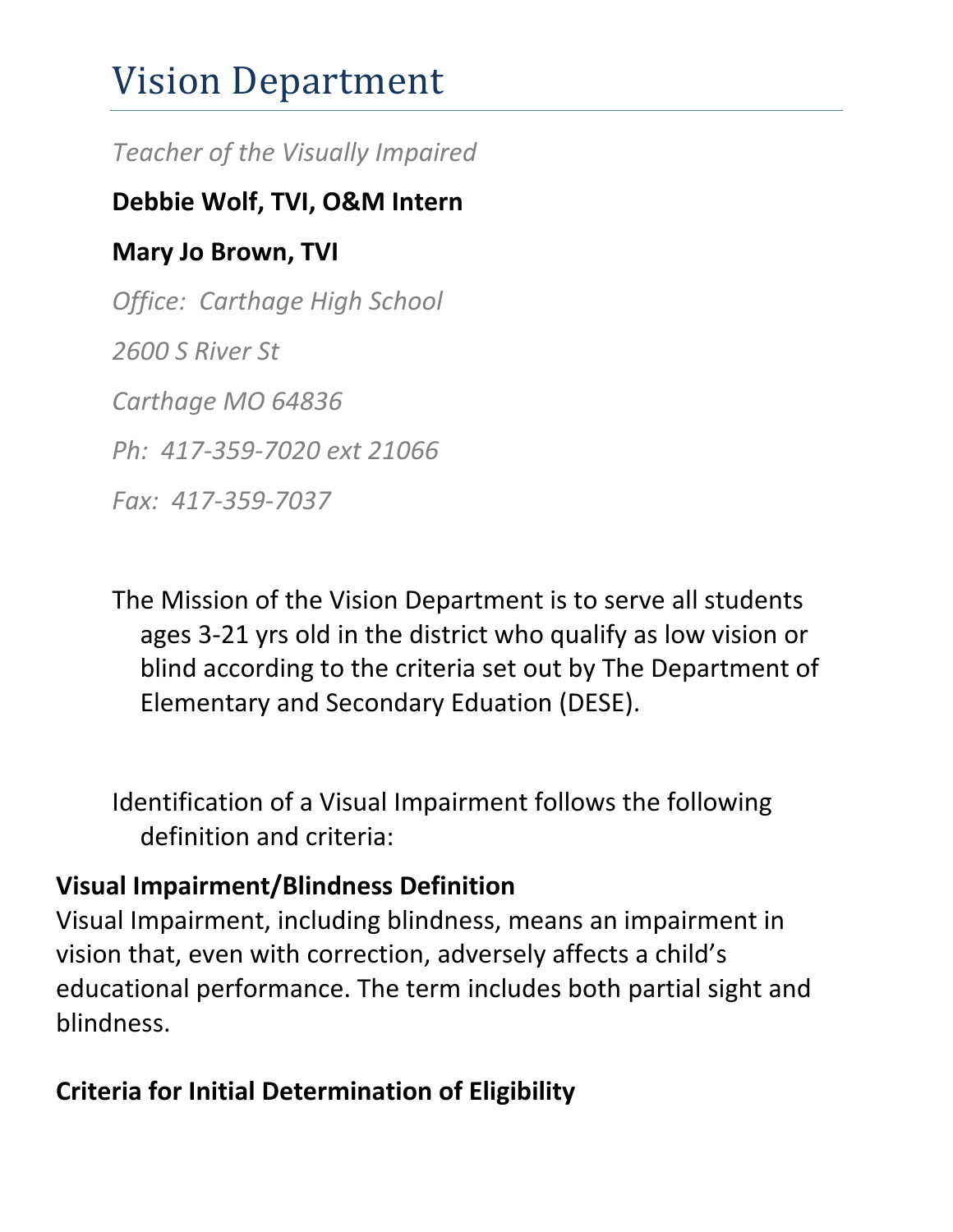A child displays a Visual Impairment when: A. a visual impairment or a progressive vision loss has been diagnosed by an optometrist or ophthalmologist;

B. visual acuity has been determined to be:

1) for visual impairment of 20/70 to 20/200 in the better eye with best correction

by glasses;

2) for blindness of 20/200 or less in the better eye after best correction by glasses or a visual field measuring 20 degrees or less; **and**,

C. the visual impairment adversely affects the child's educational performance.

The district **MUST** have an eye report from an optometrist or opthalmologist before your child/student can be seen by the Teacher of the Visually Impaired.

# **Vision Screenings**

Vision Screenings will identify concerns but will not necessarily qualify your child/student for services.

# **Questions**

We are always here to talk about problems you see your child/student having in the classroom and will be glad to discuss options with you.

Remember the earlier your child receives the help they need, the better the outcome for them.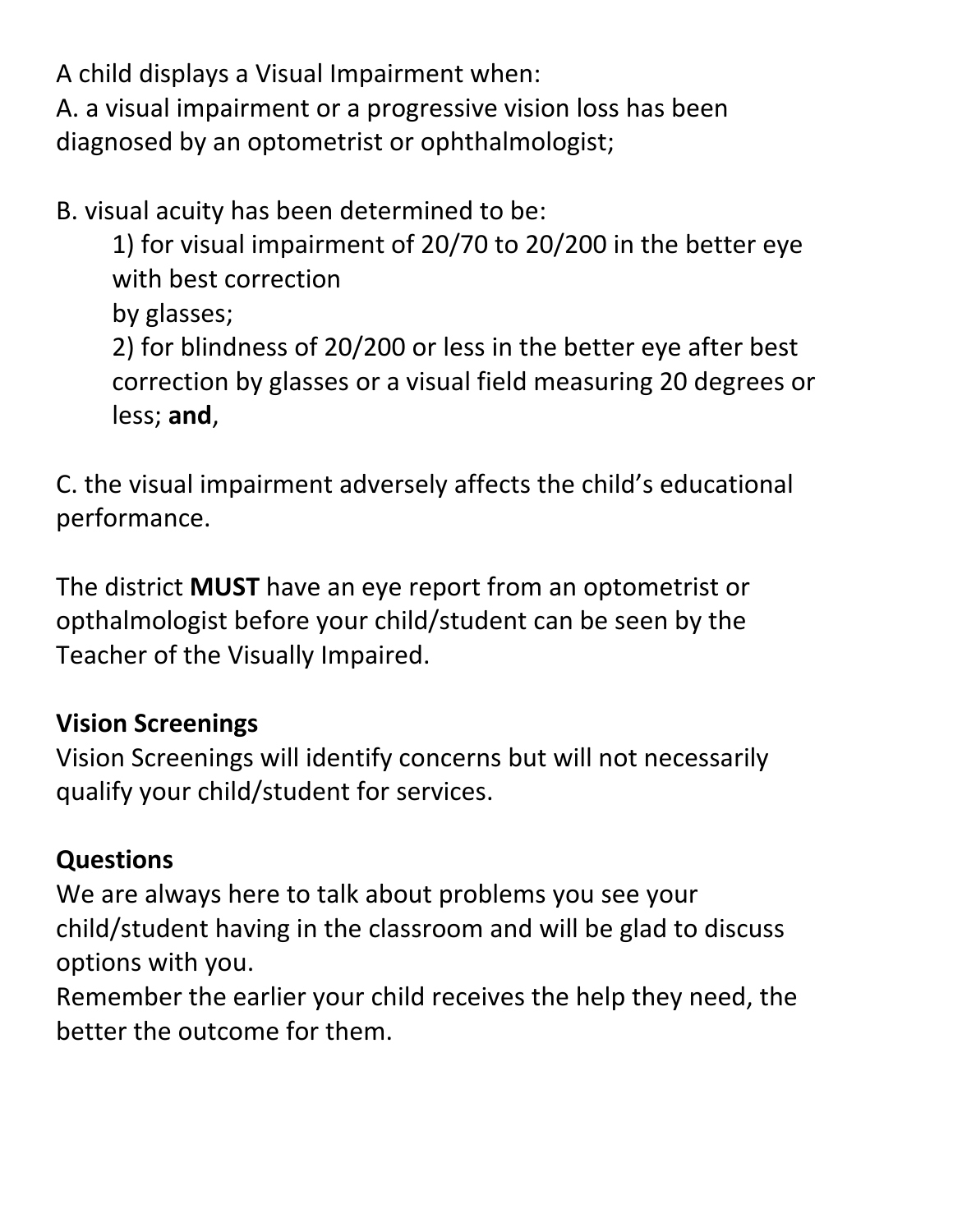Orientation and Mobility services may be provided to those who qualify for Vision services as deemed necessary by the student's Individual Education Plan (IEP), which is comprised of teachers, professionals, parents, and students (age 14+) setting out Goals and Objectives to best serve your child/student.

#### **Concerns**

If you have concerns or wish to see if your child/student qualifies for Vision Services please feel free to contact the Vision Department of Carthage R-9 School District.

### **Contact Information**

Debbie Wolf, TVI, O&M Intern (417) 359-7020 ext. 21066 wolfd@carthage.k12.mo.us Mary Jo Brown, TVI brownm@carthage.k12.mo.us